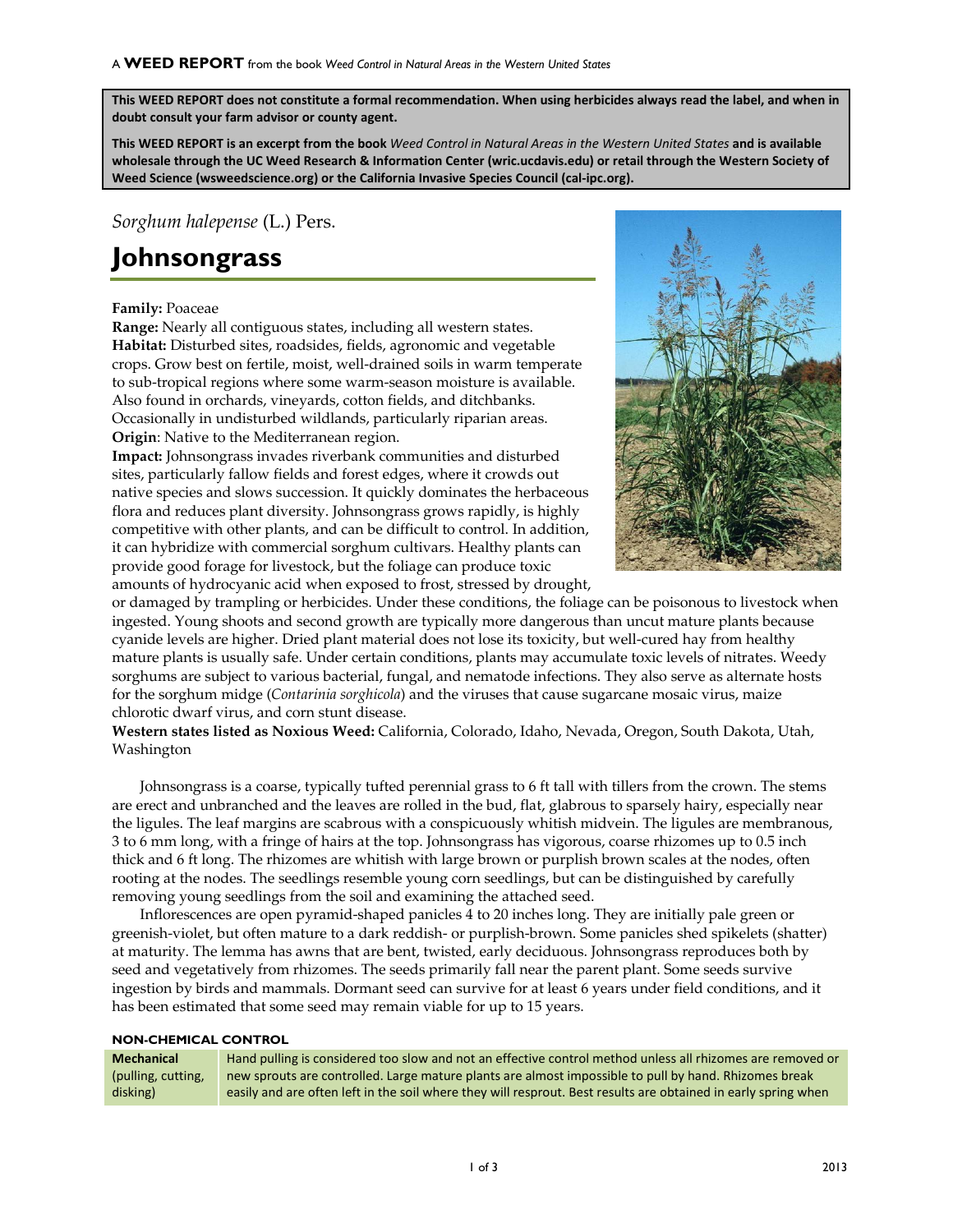|                   | soil is moist and rhizomes are least likely to break.                                                                                                                                                                                                                                                                                                                                                                                                                                                                                                                                                                                                                                                                                                                                                                                                                                       |
|-------------------|---------------------------------------------------------------------------------------------------------------------------------------------------------------------------------------------------------------------------------------------------------------------------------------------------------------------------------------------------------------------------------------------------------------------------------------------------------------------------------------------------------------------------------------------------------------------------------------------------------------------------------------------------------------------------------------------------------------------------------------------------------------------------------------------------------------------------------------------------------------------------------------------|
|                   | Johnsongrass does not tolerate repeated, close mowing. Such a mowing regime can kill johnsongrass<br>seedlings, prevent seed production, and reduce rhizome growth and regrowth of shoots. In most cases,<br>however, mowing does not kill or eliminate established plants.                                                                                                                                                                                                                                                                                                                                                                                                                                                                                                                                                                                                                 |
|                   | Repeated tillage can be an effective control strategy. Smaller rhizome fragments are brought to the soil<br>surface, where they are susceptible to desiccation and freezing winter temperatures. Shoots developing<br>from these rhizome fragments are less vigorous. If cultivation is not repeated, the infestation can spread,<br>since broken rhizome segments can produce roots and shoots. Repeated tillage (e.g. six times at 2-week<br>intervals during the growing season) prevents rhizome development and reduces johnsongrass<br>populations. Tilling can be used on some sites such as bottomlands and old fields. Shallow plowing helps<br>control johnsongrass by breaking up rhizome systems, exposing rhizomes to the sun or killing frosts, and<br>depleting carbohydrate reserves. First plowing is in spring (May), followed by similar plowings every 3 to 6<br>weeks. |
| <b>Cultural</b>   | Grazing and burning are not effective for the control of johnsongrass.                                                                                                                                                                                                                                                                                                                                                                                                                                                                                                                                                                                                                                                                                                                                                                                                                      |
|                   | Prevent johnsongrass from becoming established in new areas. This can be accomplished by preventing the<br>production of seed, the spread of rhizomes from infested to uninfested areas, and by controlling seedlings<br>originating from shattered seed.                                                                                                                                                                                                                                                                                                                                                                                                                                                                                                                                                                                                                                   |
| <b>Biological</b> | No biological control agents are currently available for the management of johnsongrass.                                                                                                                                                                                                                                                                                                                                                                                                                                                                                                                                                                                                                                                                                                                                                                                                    |

## **CHEMICAL CONTROL**

The following specific use information is based on published papers and reports by researchers and land managers. Other trade names may be available, and other compounds also are labeled for this weed. Directions for use may vary between brands; see label before use. Herbicides are listed by mode of action and then alphabetically. The order of herbicide listing is not reflective of the order of efficacy or preference.

| <b>LIPID SYNTHESIS INHIBITORS</b>                                                                                                                                                                                                                                                                                                                                  |  |  |
|--------------------------------------------------------------------------------------------------------------------------------------------------------------------------------------------------------------------------------------------------------------------------------------------------------------------------------------------------------------------|--|--|
| Rate: 9 to 32 oz product (Envoy)/acre (2.25 to 8 oz a.i./acre)                                                                                                                                                                                                                                                                                                     |  |  |
| Timing: Postemergence, to rapidly growing johnsongrass; make the first application when rhizome<br>johnsongrass is 12 to 24 inches tall and the second, if necessary, when it is 6 to 18 inches tall.                                                                                                                                                              |  |  |
| Remarks: May require several applications with proper timing to insure effectiveness. Note that <i>Envoy</i><br>formulation is 1 lb a.i./gallon, Select is 2 lb a.i./gallon.                                                                                                                                                                                       |  |  |
| <b>Rate:</b> 1 to 1.5 pt product/acre (4 to 6 oz a.e./acre)                                                                                                                                                                                                                                                                                                        |  |  |
| Timing: Postemergence, to rapidly growing johnsongrass 8 to 18 inches tall but before boot stage.                                                                                                                                                                                                                                                                  |  |  |
| Remarks: Apply with 1% v/v crop oil concentrate or 0.25% v/v non-ionic surfactant. Fluazifop acts very<br>slowly, taking 2 to 4 weeks to show effectiveness. Do not apply to stressed grasses. If weed regrows,<br>repeat application at 4 to 6 oz a.e./acre. Maximum use rate per year varies by state.                                                           |  |  |
| <b>Rate:</b> 1.5 to 2.5 pt product/acre (4.5 to 7.5 oz a.e./acre)                                                                                                                                                                                                                                                                                                  |  |  |
| Timing: Postemergence, to rapidly growing johnsongrass; make the first application at 1.5 to 2.5 pt<br>product/acre when johnsongrass is 10 inches tall and the second application, if necessary, at 1 to 1.5 pt<br>product/acre when plants are 8 inches tall.                                                                                                    |  |  |
| Remarks: Apply with 2 pt/acre crop oil concentrate. Sethoxydim acts very slowly, taking 2 to 4 weeks to<br>show effectiveness. Do not apply to stressed grasses.                                                                                                                                                                                                   |  |  |
| <b>AROMATIC AMINO ACID INHIBITORS</b>                                                                                                                                                                                                                                                                                                                              |  |  |
| Rate: 2 to 3 qt product (Roundup ProMax)/acre (2.25 to 3.375 lb a.e./acre)                                                                                                                                                                                                                                                                                         |  |  |
| Timing: Postemergence, to plants that are growing rapidly and about 18 inches tall to the early<br>flowering stage. Fall applications are also effective before seed production.                                                                                                                                                                                   |  |  |
| Remarks: Glyphosate is a nonselective herbicide with no soil activity. Multiple applications will be<br>required. After mowing, glyphosate can be applied at 2 lb product/acre within 2 to 3 weeks. Spot control<br>is not effective unless surrounding seed sources are also eliminated. Control is not as effective when<br>applied to moisture-stressed plants. |  |  |
| <b>BRANCHED-CHAIN AMINO ACID INHIBITORS</b>                                                                                                                                                                                                                                                                                                                        |  |  |
| Rate: 12 oz product/acre (3 oz a.e./acre)                                                                                                                                                                                                                                                                                                                          |  |  |
|                                                                                                                                                                                                                                                                                                                                                                    |  |  |